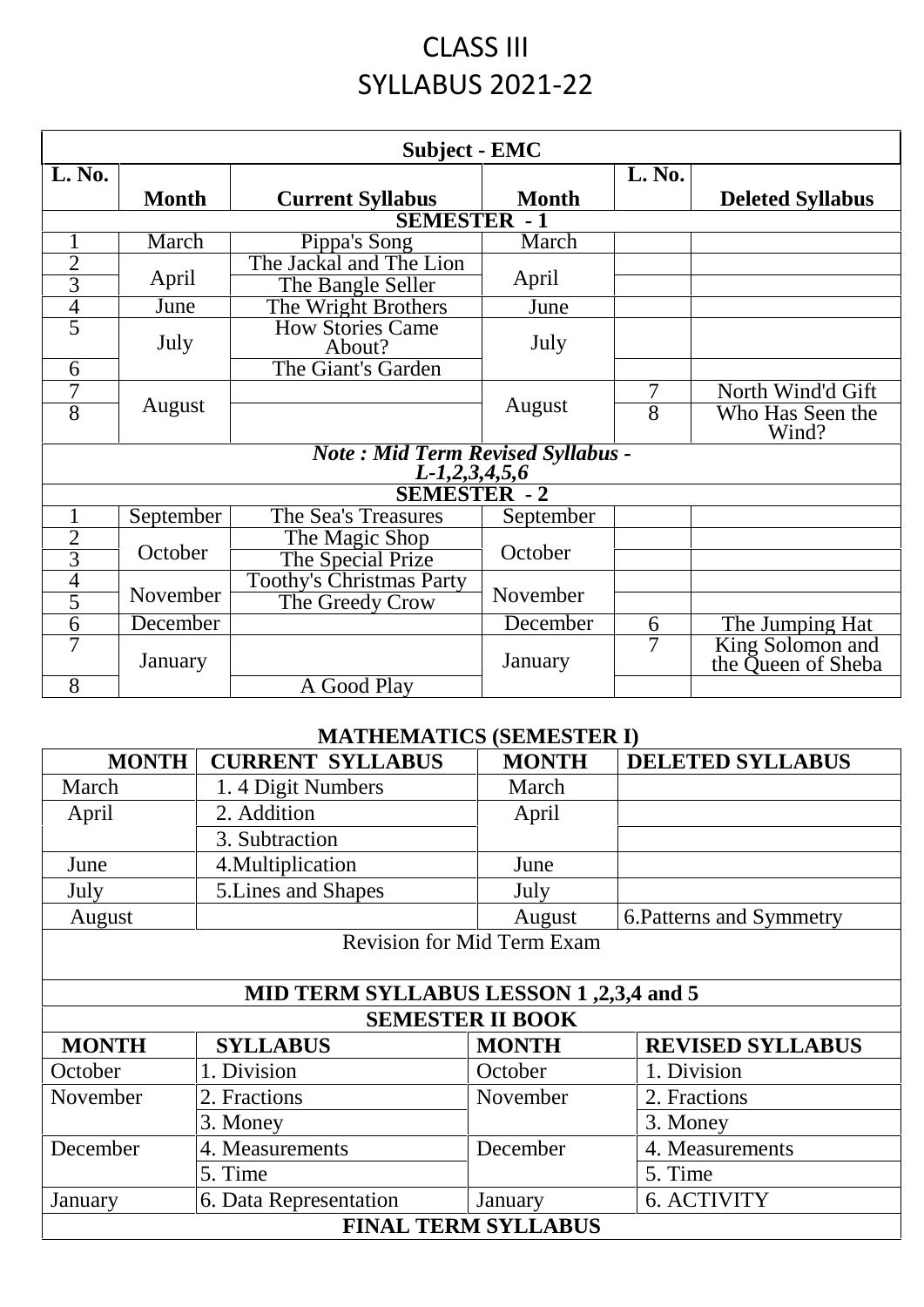|                            | <b>Subject: ENGLISH GRAMMAR</b>           |                         |
|----------------------------|-------------------------------------------|-------------------------|
|                            | <b>CURRENT SYLLABUS</b>                   | <b>DELETED SYLLABUS</b> |
|                            |                                           | L 1 Word Order          |
| March                      | L 2 Sentences                             |                         |
|                            | L 3 Question Sentences                    |                         |
|                            | L <sub>4</sub> Nouns                      |                         |
|                            | L 5 Common Nouns and Proper Noun          |                         |
| April                      | L 6 Singular and Plural Nouns             |                         |
|                            | L 7 Gender                                |                         |
|                            |                                           | L 8 Apostrophe $S(S)$   |
|                            | L 9 Adjectives                            |                         |
| June                       | L 10 Adjective Comparatives               |                         |
|                            | and Superlative                           |                         |
|                            | L 11 A, An and The                        |                         |
| July                       | L 12 Pronouns                             |                         |
|                            | L2, L3, L4, L5, L6, L7, L9, L10, L11, L12 |                         |
| <b>Writing Skill</b>       |                                           |                         |
|                            | * Picture Composition                     |                         |
|                            | * Story Writing (Complete the Story)      |                         |
|                            | <b>Informal Letter</b><br>$\ast$          |                         |
|                            | * Poster Making                           |                         |
|                            |                                           |                         |
|                            | Term 2                                    |                         |
|                            | <b>CURRENT SYLLABUS</b>                   | <b>DELETED SYLLABUS</b> |
|                            | L 13 Verb                                 |                         |
| September                  | L 14 Simple Present Tense                 |                         |
|                            | L 15 Present Continuous Tense             |                         |
| October                    | L 16 Simple Past Tense                    |                         |
|                            | L 17 Past Continuous Tense                |                         |
|                            | L 18 Simple Future Tense                  |                         |
| November                   |                                           | L 19 Short Forms        |
|                            | L 20 Adverbs                              |                         |
|                            | L 21 Prepositions                         |                         |
| December                   | L 22 conjunctions                         |                         |
|                            | L 23 Interjections                        |                         |
| January                    |                                           | L 24 Punctuation        |
| <b>Writing Skill</b>       |                                           |                         |
| <b>Picture Composition</b> |                                           |                         |
|                            | Story Writing (Complete the Story)        |                         |
| Dialogue Writing,          |                                           |                         |
| <b>Formal Letter</b>       |                                           |                         |
| Paragraph Writing          |                                           |                         |
|                            |                                           |                         |